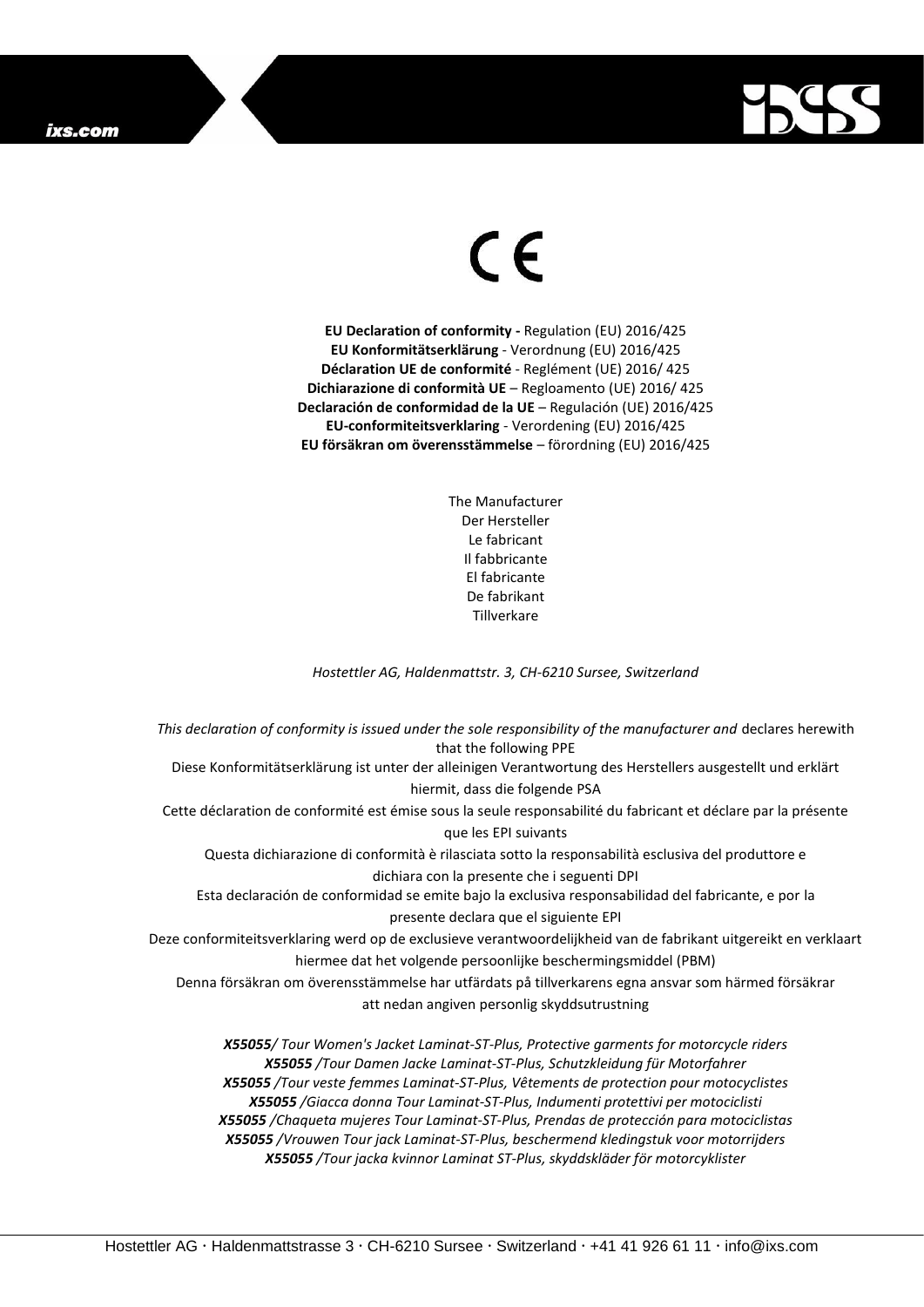



has undergone the EU-type examination conformity assessment procedure (Module B) performed by the Notified Body, IDIADA AUTOMOTIVE TECHNOLOGY, S.A. (OC.0164), P. I. L'ALBORNAR, E-43710 Santa Olivia (Tarragona – Spain), which has issued the EU Type Examination Certificate No. MT20100160.

And is compliant with the following Standard EN17092-3:2020 (AA)

## hat das EU-Baumusterprüfungs-Konformitätsbewertungsverfahren durchlaufen (Modul B) durchgeführt von der benannten Stelle, IDIADA AUTOMOTIVE TECHNOLOGY, S.A. (OC.0164), P. I. L'ALBORNAR, E-43710 Santa Olivia (Tarragona – Spanien), die die EU-Baumusterprüfbescheinigung Nr. MT20100160 ausgestellt hat.

und entspricht der folgenden Norm EN17092-3:2020 (AA)

a subi la procédure d'évaluation de la conformité pour l'examen de type UE (module B) réalisée par l'organisme notifié, IDIADA AUTOMOTIVE TECHNOLOGY, S.A. (OC.0164), P. I. L'ALBORNAR, E-43710 Santa Olivia (Tarragona – Espagne), qui a délivré le certificat d'examen de type UE n° MT20100160

Et est conforme à la norme suivante EN17092-3:2020 (AA)

è stato sottoposto alla procedura di valutazione della conformità dell'esame UE del tipo (modulo B) eseguita dall'organismo notificato, IDIADA AUTOMOTIVE TECHNOLOGY, S.A. (OC.0164), P. I. L'ALBORNAR, E-43710 Santa Olivia (Tarragona – Spagna), che ha rilasciato il certificato di esame UE del tipo n. MT20100160.

Ed è conforme alla seguente norma EN17092-3:2020 (AA)

ha sido sometido al procedimiento de evaluación de conformidad del examen de tipo UE (Módulo B) realizado por el organismo notificado, IDIADA AUTOMOTIVE TECHNOLOGY, S.A. (OC.0164), P. I. L'ALBORNAR, E-43710 Santa Olivia (Tarragona – España), que ha emitido el certificado de examen UE de tipo no. MT20100160.

Y cumple con el siguiente estándar EN17092-3:2020 (AA)

de EG-typekeuring-conformiteitsbeoordelingsprocedure doorlopen (module B) heeft,uitgevoerd door de aangemelde instantie IDIADA AUTOMOTIVE TECHNOLOGY, S.A. (OC.0164), P. I. L'ALBORNAR, E-43710 Santa Olivia (Tarragona – Spanje) die het certificaat van EG-typeonderzoek nr. MT20100160 afgegeven heeft,

en voldoet aan de volgende norm: EN17092-3:2020 (AA)